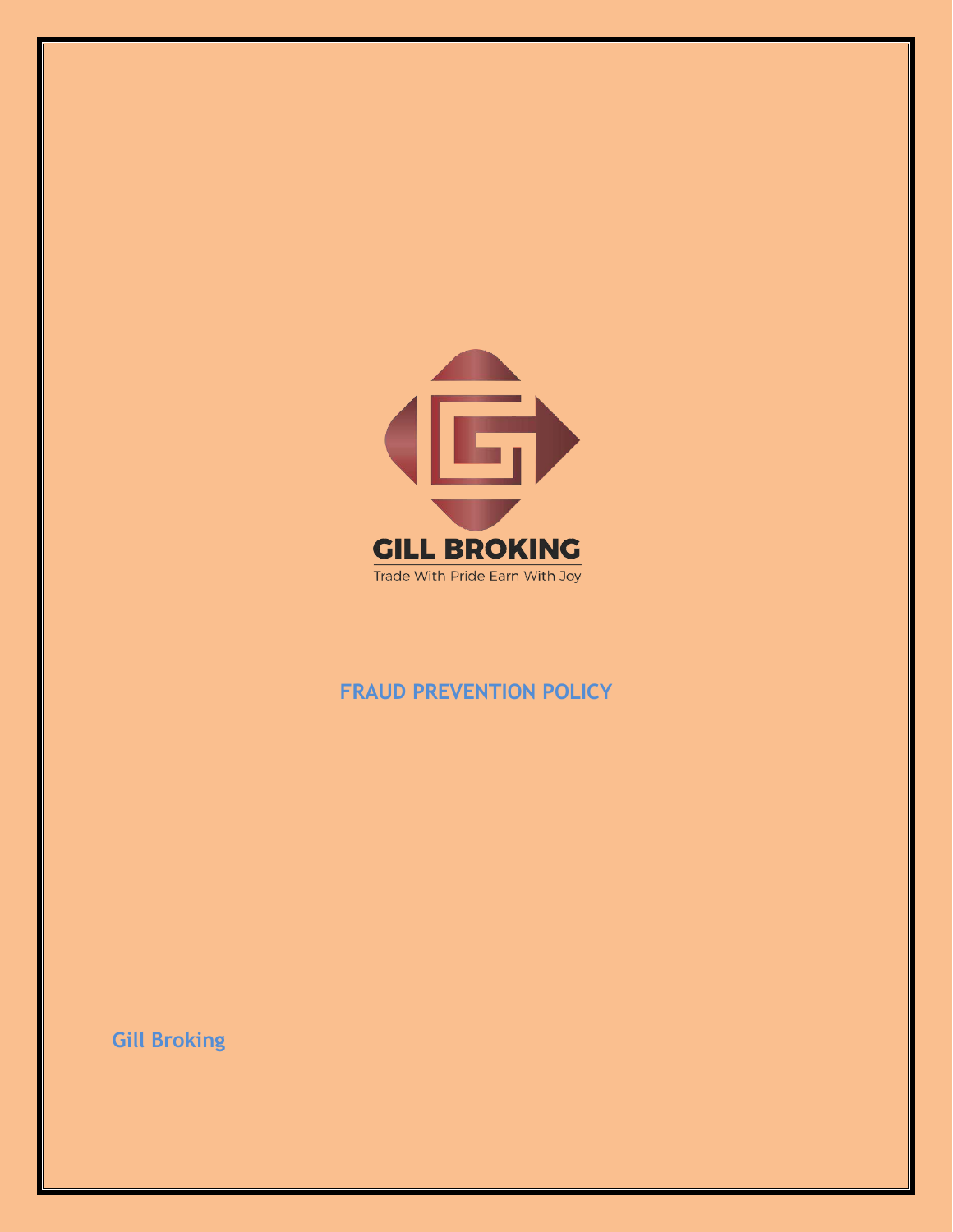## **FRAUD PREVENTION**

**GILL BROKING** is committed in ensuring that your trading accounts remain secure and your personal information remains private. Here are some tips that will help you feel comfortable when you trade with us.

It is very important to terminate each online session when you are finished-usually by clicking the "Log out" link on the site. This is the computer equivalent to locking the door when you leave the house. If you merely type in another address, or close or minimize the Web browser window, it may be possible for unauthorized users with access to the same computer to gain access to your account information. Retrieving this information could be as easy as clicking on the Internet browser icon, pressing the browser's Back button, or recalling a browser's Internet History.

By following a few simple steps, you can make it tougher for unauthorized people to gain access to your account. If your account access information has been stolen or compromised you can get in touch with us on

The Internet and wireless technology have made it easy for investors to check their Trading Account information and initiate investment transactions in one go. SRV COMMODITIES issues this Alert to warn investors to take precautions to help ensure the security of their Trading accounts. Not doing so puts your Account information and investments at risk

## **OTHER TIPS:**

- 1. Avoid using any computer that is not your own to access your Trading or other online account.
- 2. Never share your password information with others.
- 3. Create passwords that are unpredictable and counterintuitive, and don't use the same password for different accounts.
- 4. Change passwords regularly.
- 5. Beware of over-the-shoulder snoops while using public computers.
- 6. If you suspect that your password has been stolen or used by others, notify us immediately.